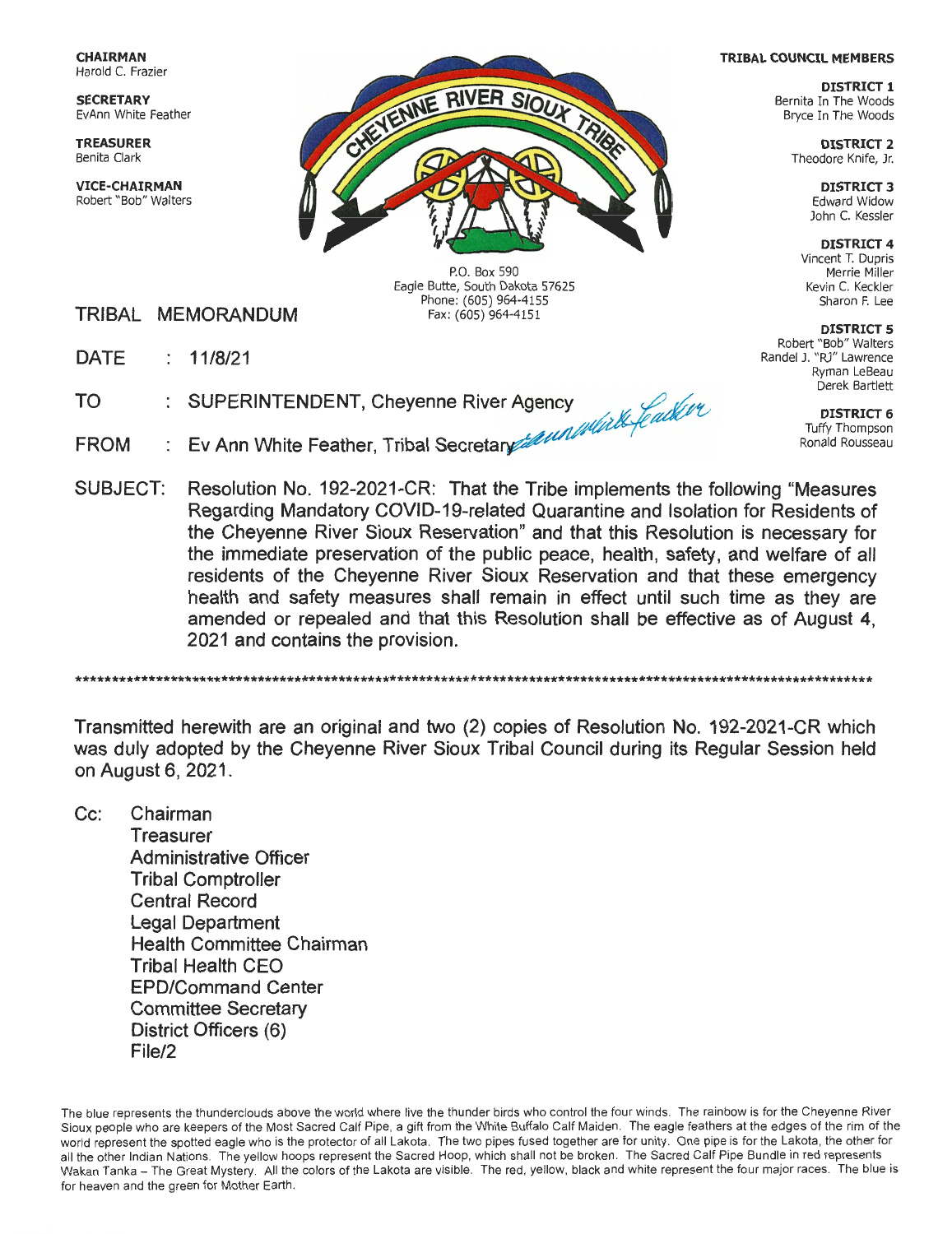### **RESOLUTION NO. 192-2021-CR**

- WHEREAS, the Cheyenne River Sioux Tribe of South Dakota is an unincorporated Tribe of Indians having accepted the provisions of the Act of June 18, 1934 (48 Stat. 984); and
- WHEREAS, the Tribe in order to establish its tribal organization, to conserve its tribal property, to develop its common resources, and to promote the general welfare of its people, has ordained and established a Constitution and Bylaws; and
- WHEREAS, the Cheyenne River Sioux Tribe is a federally recognized Indian tribe that reserved its original, inherent right to self-government through the Fort Laramie Treaty of 1851, 11 Stat. 749 (Sept. 17, 1851), and the Fort Laramie Treaty of 1868, 15 Stat. 635 (Apr. 29, 1868). The Fort Laramie Treaty of 1868 provides that the territory of the Sioux Nation was "set apart for the absolute and undisturbed use and occupation" of the Sioux Indians as a "permanent home." 1868 Treaty, Arts. 11, VI. The exterior boundaries of the Cheyenne River Indian Reservation were established by the Act of March 2, 1889, § 4 (25 Stat. 888); and
- WHEREAS, the Cheyenne River Sioux Tribe has sovereign authority over its members and its territory, Merrion v. Jicarilla Apache Tribe, 455 U.S. 130, 140 (1982); United States *v.* Mazurie, 419 U.S. 544, 557 (1975), and it has the right to make its own laws and be ruled by them. Williams v. Lee, 358 U.S. 217,220(1959);and
- WHEREAS, the Cheyenne River Sioux Tribe is organized pursuant to a Constitution and Bylaws adopted under the Indian Reorganization Act of 1934, 48 Stat. 984, with the approval of the Secretary of the United States Department of the Interior. The Tribal Constitution provides that the Tribe has the power to "promulgate ordinances for the purpose of safe-guarding the peace and safety of the Residents of the Cheyenne River Indian Reservation...." C.R.S.T. Const., Art. IV,§ 1(k); and
- WHEREAS, as described in Resolution #191-2021-CR, the Cheyenne River Sioux Tribal Council believes that we are still in an active and urgent fight to reduce transmission of the COVID-19 virus on the Reservation, and that certain measures must be taken to protect residents from exposure to or infection from this deadly disease; now
- THEREFORE BE IT RESOLVED, that the Tribe implements the following "Measures Regarding Mandatory COVID-19-related Quarantine and Isolation for Residents of the Cheyenne River Sioux Reservation":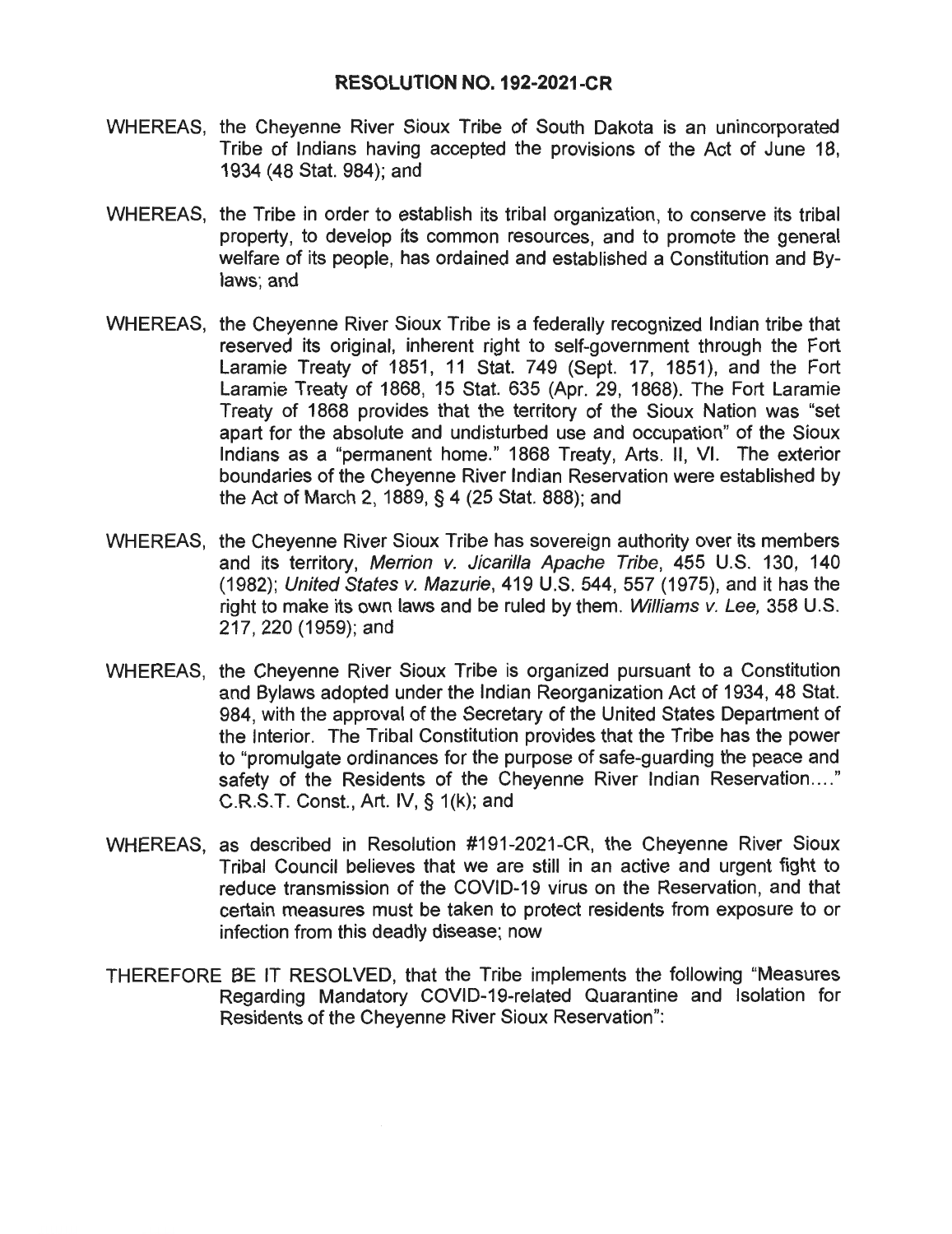## **Mandatory Quarantine for Exposed or Likely Exposed Persons; Mandatory Isolation for Infected or Suspected Infected Persons.**

The Tribe is requiring a mandatory 10-day quarantine from non-quarantined persons for any individuals who are or may have been exposed to the COVID-19 virus and who do not show signs or symptoms. The Tribe is further requiring a mandatory 10-day isolation from non-isolated persons for any individuals who are infected or reasonably believed to be infected with the COVID-19 virus. These requirements will be carried out as described in this section.

- A. Definitions
- 1. "Court" means the Cheyenne River Sioux Tribal Court;
- 2. "Department" means the Cheyenne River Sioux Tribe Department of Health;
- 3. "Isolation" means the physical separation and confinement of an individual who is, or group of individuals who are, infected or reasonably believed to be infected with the COVID-19 virus from nonisolated individuals, to prevent or limit the transmission of the disease to nonisolated individuals;
- 4. "Least restrictive" means the policy or practice that least infringes on the rights or interests of others;
- 5. "Quarantine" means the physical separation and confinement of an individual or group of individuals who are or may have been exposed to the COVID-19 virus and who do not show signs or symptoms of the disease from non-quarantined individuals to prevent or limit the transmission of the disease to non-quarantined individuals.
- 6. "Resident" means a person who has fixed his or her habitation on the Cheyenne River Sioux Reservation and, whenever absent, intends to return to the Reservation. For purposes of this Order it also means any person who, although he or she may maintain a residence outside the Reservation, temporarily resides on the Reservation at least one night per week for work-related purposes.
	- B. PROCEDURES

10-day Quarantine. There is a mandatory 10-day quarantine from non-quarantined persons for any individuals who have been identified through contact tracing as having possibly been exposed to another individual who has tested positive for the COVID-19 virus. If an individual does not voluntarily self-quarantine or selfisolate, the CRST Health Department may isolate or quarantine an individual or group of individuals if isolation or quarantine is the least restrictive alternative necessary to prevent the spread of the COVID-19 virus to others.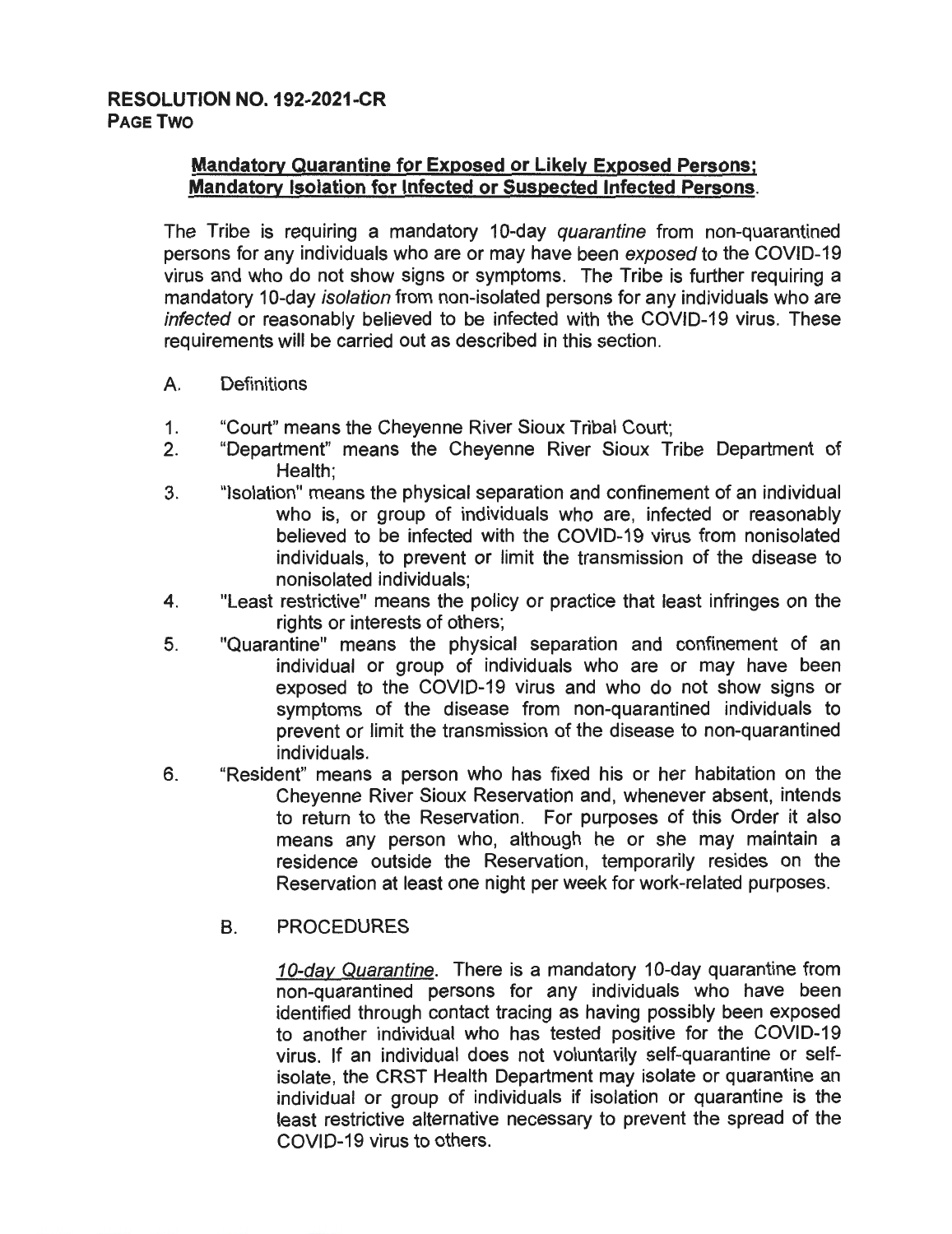## **RESOLUTION NO. 192-2021-CR PAGE THREE**

2. Department-enforced Standards and Conditions. The Department shall adhere to the following conditions and standards when isolating or quarantining an individual or group of individuals:

a. Least Restrictive Means. Isolation and quarantine shall be by the least restrictive means necessary to prevent the spread of the COVID-19 virus that poses a significant risk to public health; isolation and quarantine may include confinement to private homes or other private and public premises; absent exceptional circumstances that would jeopardize public health, a person shall be allowed to choose confinement in the person's home;

b. Separately Confined. Isolated individuals shall be confined separately from quarantined individuals;

c. Monitoring of Health Status. The health status of an isolated or quarantined individual shall be monitored regularly to determine whether the individual continues to require isolation or quarantine:

d. Removed to Isolation. If a quarantined individual subsequently becomes infected or is reasonably believed to have become infected with the COVID-19 virus, the individual shall promptly be removed to isolation;

e. Termination of Isolation or Quarantine. The Department shall immediately terminate an isolation and quarantine order when an individual poses no substantial risk of transmitting the COVID-19 virus to others.

- 3. Needs of the Quarantined Individual. The Department may authorize a health care practitioner, public health agent, or another person access to an individual in isolation or quarantine as necessary to meet the needs of the isolated or quarantined individual. An individual who enters isolation or quarantine premises with or without authorization of the Department may be isolated or quarantined if needed to protect the public health.
- 4. Court Order Required before Department-mandated Quarantine. Before quarantining or isolating an individual, the Department shall obtain a written order from the Tribal Court authorizing the isolation or quarantine, unless the individual consents to the quarantine or isolation. The Department shall file a petition for a written order under this subsection. The petition must:
	- a. Contents of Petition. The petition must allege:
	- (i) the identity of each individual proposed to be quarantined or isolated;
	- (ii) the premises subject to isolation or quarantine;
	- (iii) the date and time the isolation or quarantine is to begin;
	- (iv) the suspected contagious disease;
	- (v) that the individual poses a significant risk to public health;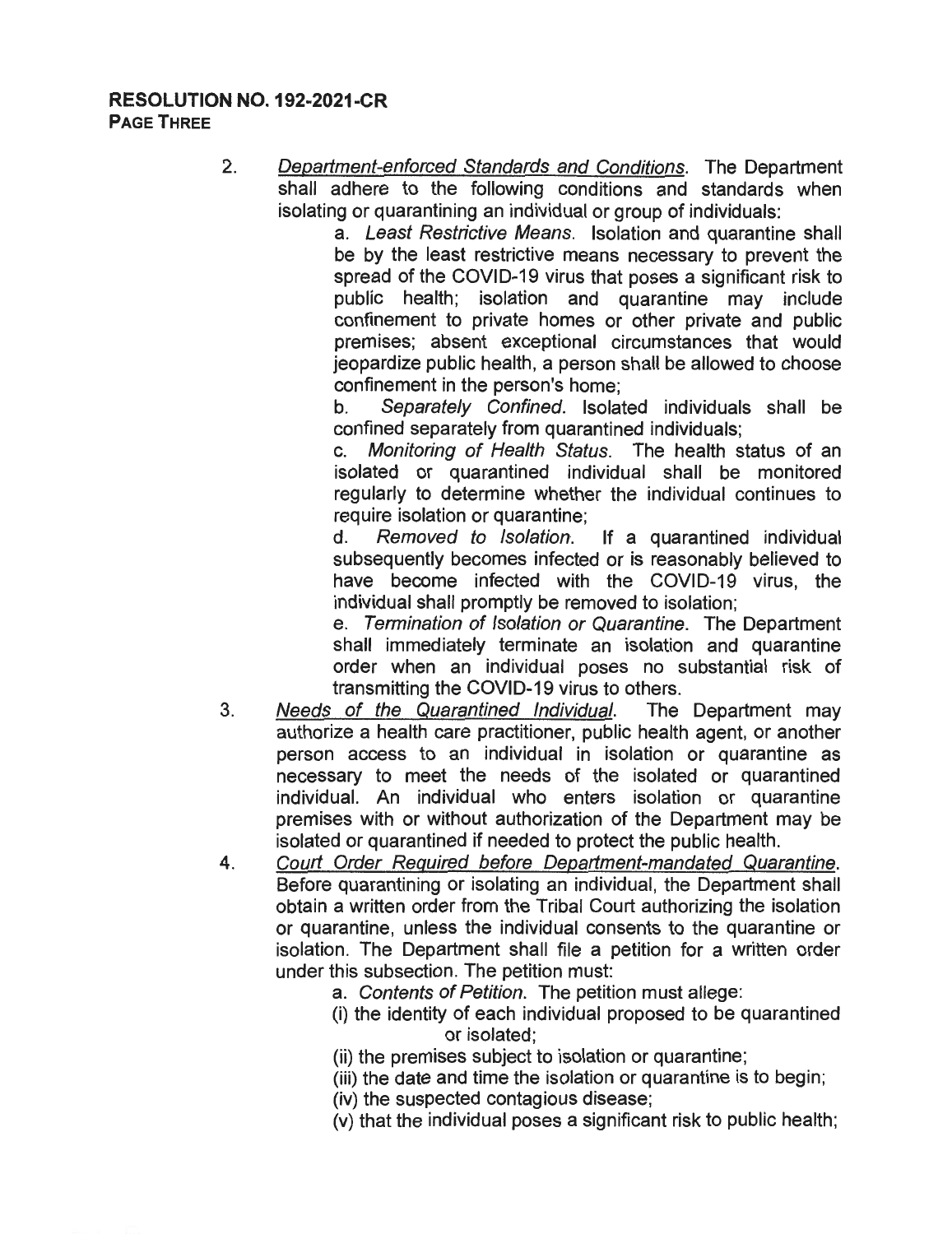## **RESOLUTION NO. 192-2021-CR PAGE FOUR**

- (vi) whether testing, screening, examination, treatment, or related procedures are necessary;
- (vii) that the individual is unable or unwilling to behave so as not to expose other individuals to danger of infection; and
- (viii) that the Department is complying or will comply with (b) of this section; and

b. Affidavit of Medical Officer. The Petition must be accompanied by an affidavit signed by a Tribal medical officer attesting to the facts asserted in the petition, including specific facts supporting the allegations required by (a)(iv) and (vii) of this subsection; the petition shall be personally served according to court rules, along with notice of the time and place of the hearing under (6) of this section.

- 5. Emergency Health Department Administrative Order; Enforcement. Notwithstanding (4) of this section, when the Department has probable cause to believe that the delay involved in seeking a court order imposing isolation or quarantine would pose a clear and immediate threat to the public health and isolation or quarantine is the least restrictive alternative and is necessary to prevent the spread of the COVID-19 virus, a Tribal medical officer in the Department may issue an emergency administrative order to temporarily isolate or quarantine an individual or group of individuals. An emergency administrative order of temporary quarantine or isolation by a Tribal medical officer is enforceable by any Tribal law enforcement officer on the Reservation. Within 24 hours after implementation of the emergency administrative order, the Department shall notify the Tribal Court by filing a petition under (4) of this section that also alleges that the emergency action was necessary to prevent or limit the transmission of the COVID-19 virus to others that would pose an immediate threat to the public health. The petition must be signed by a Tribal medical officer.
- 6. Right to Hearing; Continuance. An individual served with a petition under (4) of this section or an emergency administrative order to temporarily isolate or quarantine under (5) of this section has the right to a court hearing. The Tribal Court shall hold a hearing within 48 hours after a petition is filed. The Department may request a continuance of the hearing for up to five days. The Court may grant the continuance for good cause shown and in extraordinary circumstances, giving due regard to the rights of the affected individuals, the protection of the public health, the severity of the need for isolation or quarantine, and other evidence. During a continuance, an isolated or quarantined individual shall remain in isolation or quarantine. The Court may order the consolidation of individual claims into group claims if the number of individuals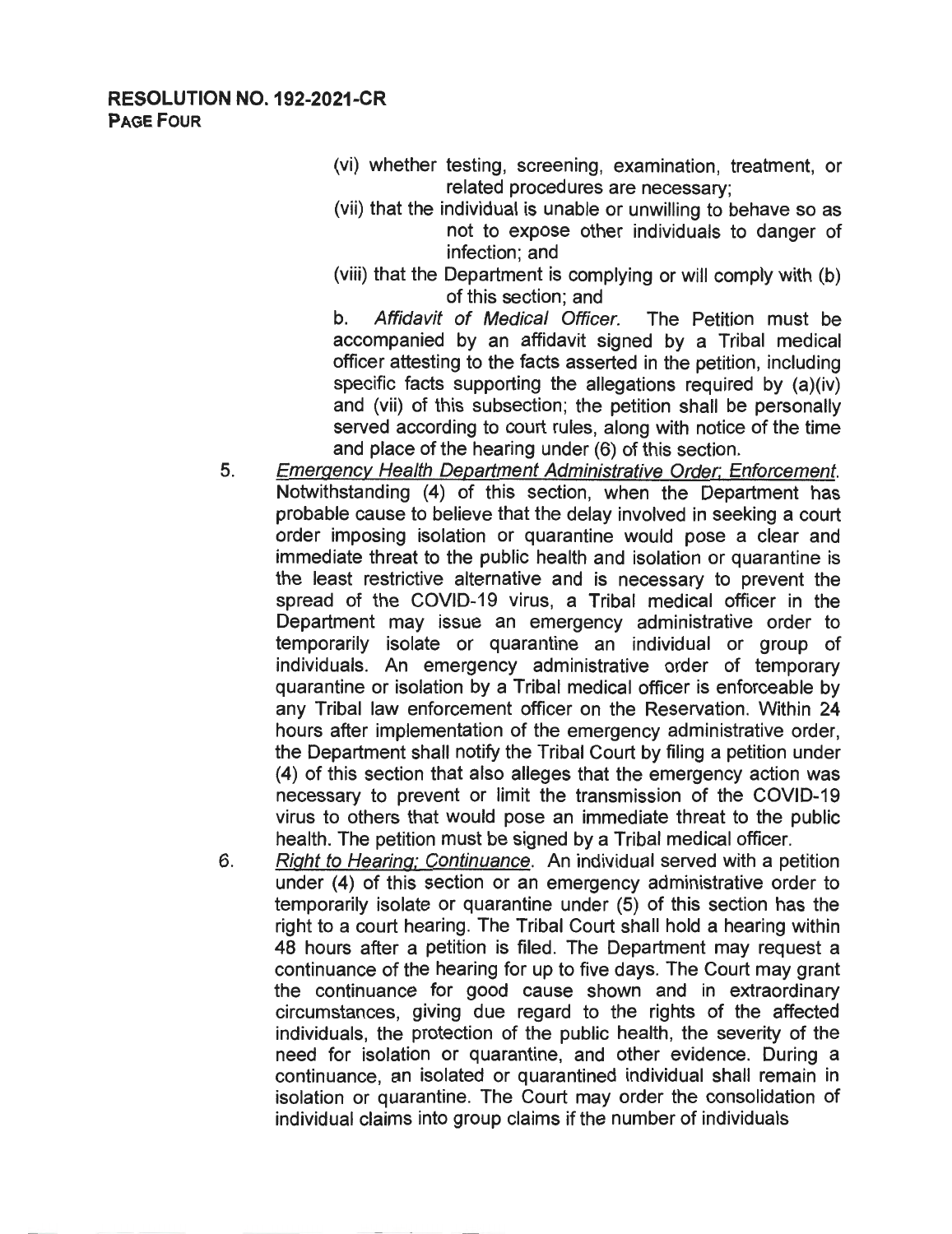## **RESOLUTION NO. 192-2021-CR PAGE FIVE**

affected is so large as to render individual participation impractical, there are questions of law or fact common to the individual claims or rights to be determined, the group claims or rights are typical of the affected individuals' claims or rights, and the entire group can be adequately represented. The public shall be excluded from a hearing under this section unless the individual elects to have the hearing open under (7)(b) of this section.

- 7. Hearing Procedure. During the hearing, the individual has the right to:
	- a. View and copy all petitions and reports in the court file of the individual's case;
	- b. Elect to have the hearing open to the public;
	- c. Have the rules of evidence and civil procedure applied so as to provide for the informal but efficient presentation of evidence;
	- d. Have an interpreter present if the individual does not understand English;
	- e. Present evidence on the individual's behalf;
	- f. Cross-examine witnesses who testify against the individual;
	- g. Call experts and other witnesses to testify on the individual's behalf; and
	- h. Participate in the hearing; under this paragraph, participation may be by telephone if the individual presents a substantial risk of transmitting the COVID-19 virus to others.
- 8. Issuance and Enforcement of Order. At the conclusion of the hearing, the Court may commit the individual to isolation or quarantine for not more than 30 days if the Court finds, by clear and convincing evidence, that the isolation or quarantine is necessary to prevent or limit the transmission to others of COVID-19 because it poses a significant risk to the public health. The Court may issue other orders as necessary. Orders are enforceable by a Tribal Law Enforcement officer. The order must:
	- a. Identify the isolated or quarantined individual or group of individuals by name or shared or similar characteristics or circumstances;
	- b. Specify factual findings warranting isolation or quarantine under this section;
	- c. Include any conditions necessary to ensure that isolation or quarantine is carried out within the stated purposes and restrictions of this section; and
	- d. Be served on the affected individual or group of individuals in accordance with existing court rules.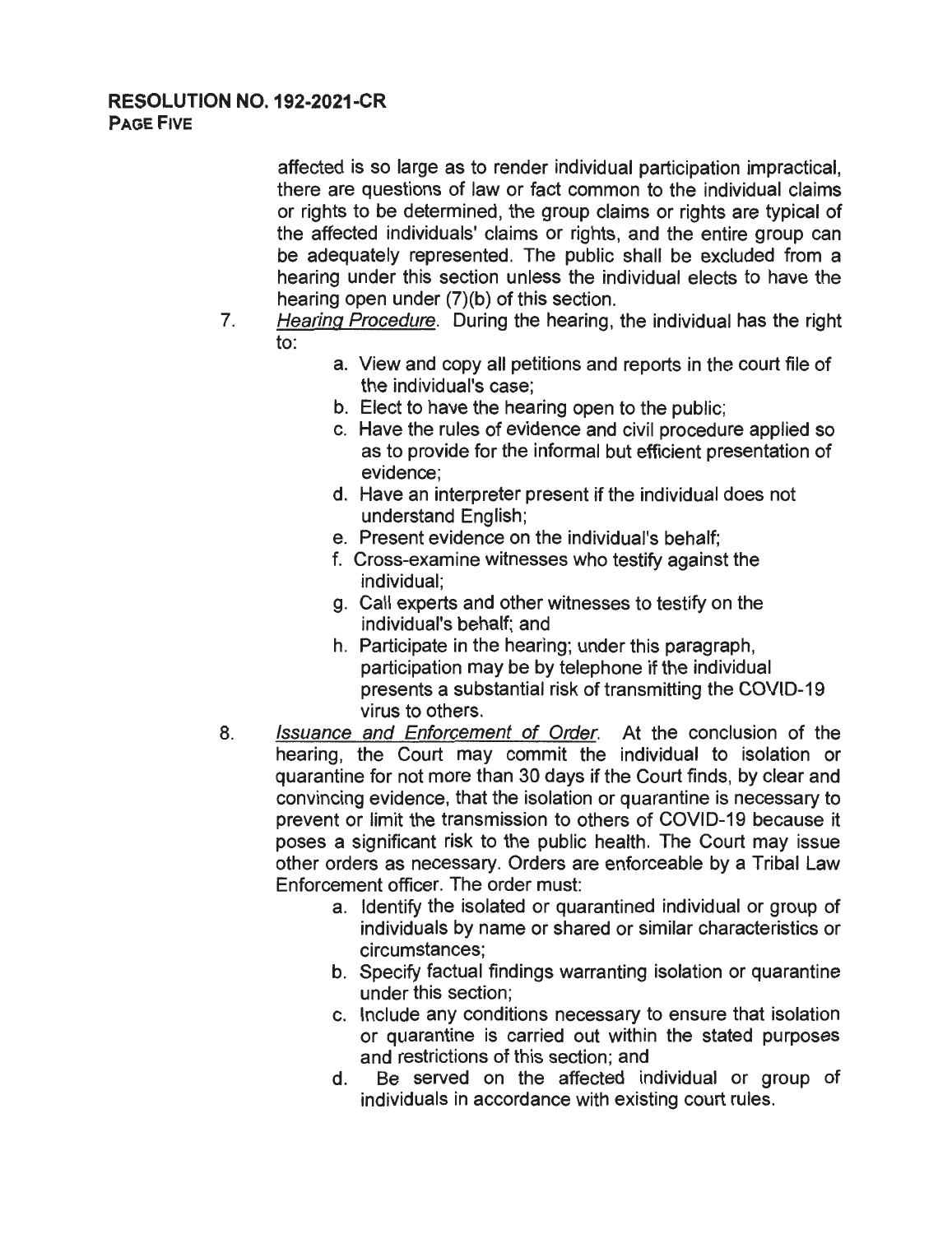## **RESOLUTION NO. 192-2021-CR PAGE SIX**

- 9. Extension of Order. Before the expiration of an order issued under (8) of this section, the Court may continue isolation or quarantine for additional periods not to exceed 30 days upon a showing by the Department by clear and convincing evidence that the action is necessary to prevent or limit the transmission to others of a disease that poses a significant risk to the public health.
- 10. Show Cause for Termination of Order. An isolated or quarantined individual or group of individuals may apply to the Court for an order to show cause why isolation or quarantine should not be terminated. The Court shall rule on the application to show cause within 48 hours after filing. An isolated or quarantined individual or group of individuals may request a hearing in the Court for remedies regarding breaches of the conditions of isolation or quarantine. A request for a hearing may not stay or enjoin an isolation or quarantine order. Where extraordinary circumstances justify the immediate granting of relief, the Court shall fix a date for hearing on the alleged matters within 24 hours after receipt of the request. Otherwise, the Court shall fix a date for hearing on the alleged matters within five days after receipt of a request.
- 11. Minors. The provisions of this section apply to minors. All notices required to be served on an individual shall also be served on the parents or guardians of an individual who is an unemancipated minor.
- 12. Privacy of Quarantined or Isolated Individuals. The Department shall protect, as much as possible, the privacy rights of individuals subject to isolation or quarantine under this section.
- 13. Penalties for Violation. In addition to any other penalties prescribed in this section, a person who knowingly violates this section or a regulation adopted under this section is guilty of a class B misdemeanor and/or subject to any civil penalties allowed by law, including, as to non-Indians, exclusion from within the exterior boundaries of the Cheyenne River Sioux Reservation; and
- BE IT FURTHER RESOLVED, that this Resolution is necessary for the immediate preservation of the public peace, health, safety, and welfare of all residents of the Cheyenne River Sioux Reservation; and
- BE IT FURTHER RESOLVED, that these emergency health and safety measures shall remain in effect until such time as they are amended or repealed; and
- BE IT FURTHER RESOLVED, that this Resolution shall be effective as of August 4, 2021;and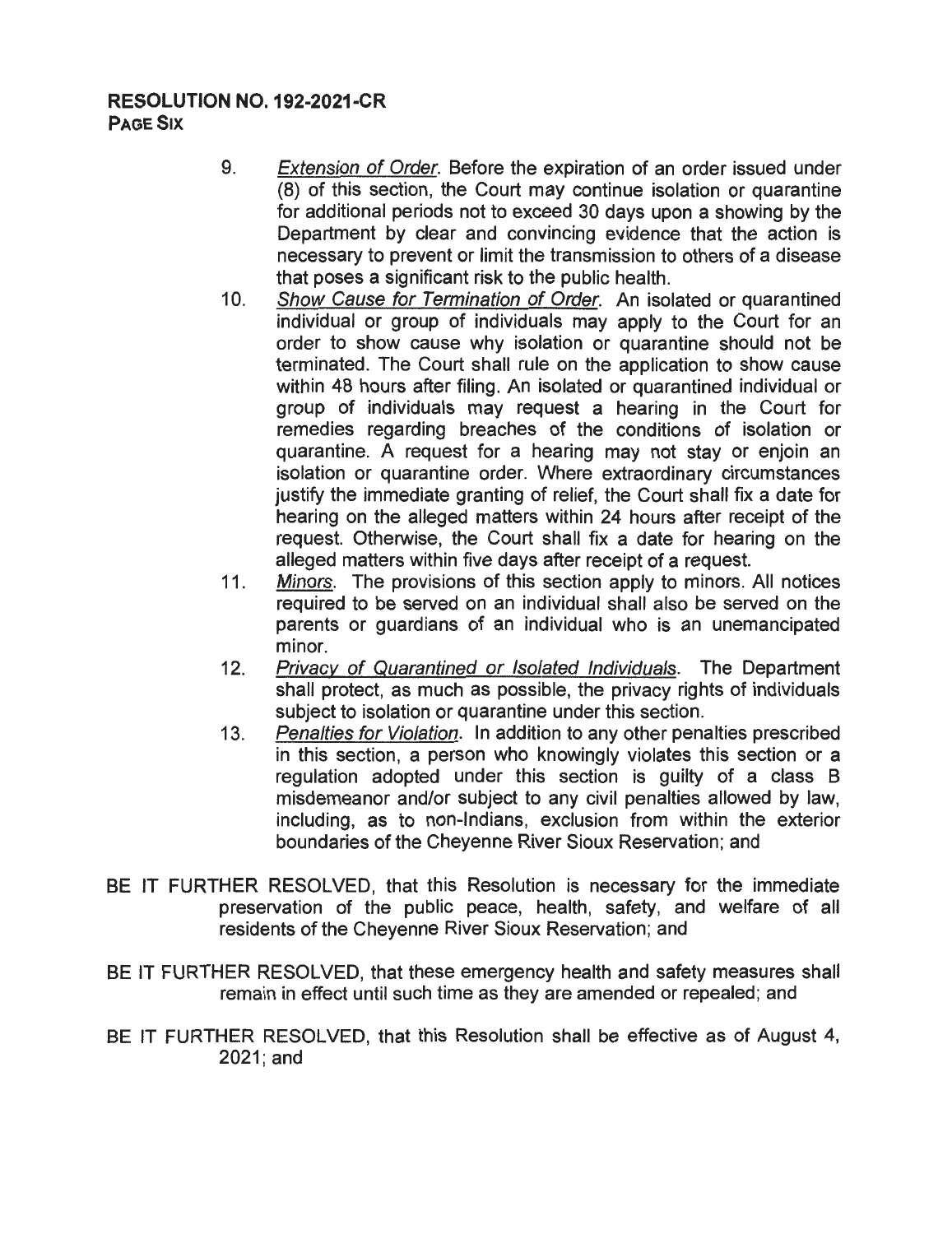## **RESOLUTION NO. 192-2021-CR PAGE SEVEN**

BE IT FINALLY RESOLVED, that nothing in this Resolution diminishes, divests, alters, or otherwise affects any inherent, treaty, statutory or other rights of the Cheyenne River Sioux Tribe over the people, property, and activities described herein. The Cheyenne River Sioux Tribe expressly retains all rights and authority over the people, property, and activities described herein, including but not limited to legislative, regulatory, and adjudicatory powers.

#### **CERTIFICATION**

I, the undersigned as Secretary of the Cheyenne River Sioux Tribe certify that the Tribal Council is composed of 15 members of whom 13, constituting a quorum, were present at a meeting duly and regularly called, noticed, convened and held this 6th day of August, 2021, Regular Session; and that the foregoing resolution was duly adopted at such meeting by a roll call vote of 11 yes, 0 no, 2 abstaining, and 2 absent.

Allen White Feather, Secretary<br>Ev Ann White Feather, Secretary<br>Cheyenne River Sioux Tribe

Cheyenne River Sioux Tribe